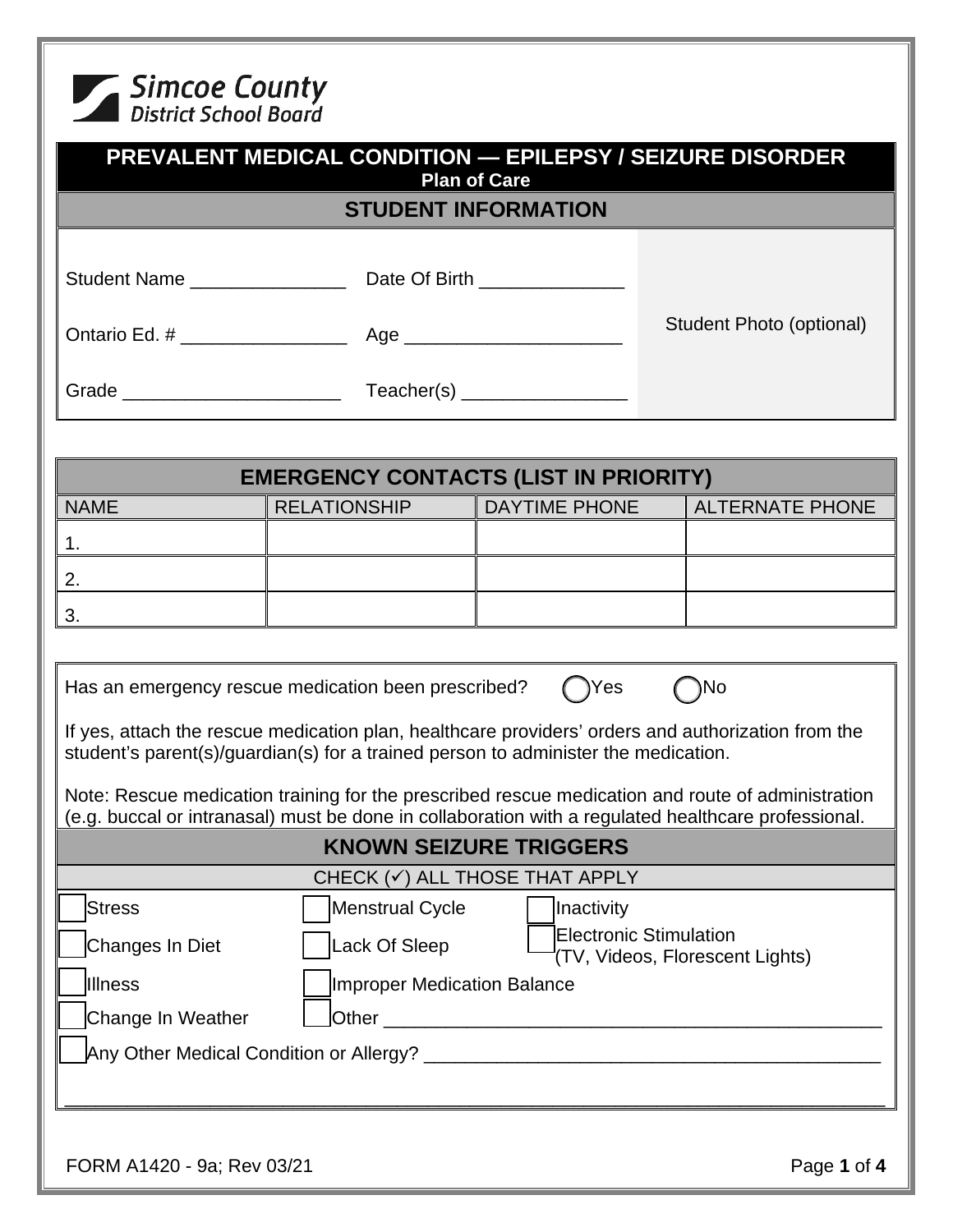| <b>DESCRIPTION OF SEIZURE</b>                                                                 | <b>DAILY/ROUTINE EPILEPSY MANAGEMENT</b>                                            |
|-----------------------------------------------------------------------------------------------|-------------------------------------------------------------------------------------|
| (NON-CONVULSIVE)                                                                              | <b>ACTION:</b>                                                                      |
|                                                                                               | (e.g. description of dietary therapy, risks to be<br>mitigated, trigger avoidance.) |
|                                                                                               |                                                                                     |
|                                                                                               |                                                                                     |
|                                                                                               |                                                                                     |
|                                                                                               |                                                                                     |
|                                                                                               |                                                                                     |
|                                                                                               |                                                                                     |
| <b>DESCRIPTION OF SEIZURE (CONVULSIVE)</b>                                                    | <b>ACTION:</b>                                                                      |
|                                                                                               |                                                                                     |
|                                                                                               |                                                                                     |
|                                                                                               |                                                                                     |
|                                                                                               |                                                                                     |
|                                                                                               |                                                                                     |
|                                                                                               |                                                                                     |
|                                                                                               |                                                                                     |
|                                                                                               | <b>SEIZURE MANAGEMENT</b>                                                           |
| Record information for each seizure type.                                                     | Note: It is possible for a student to have more than one seizure type.              |
| <b>SEIZURE TYPE</b>                                                                           | <b>ACTIONS TO TAKE DURING SEIZURE</b>                                               |
| (e.g. tonic-clonic, absence, simple partial,<br>complex partial, atonic, myoclonic, infantile |                                                                                     |
| spasms)                                                                                       |                                                                                     |
|                                                                                               |                                                                                     |
|                                                                                               |                                                                                     |
|                                                                                               |                                                                                     |
| Description:                                                                                  |                                                                                     |
|                                                                                               |                                                                                     |
|                                                                                               |                                                                                     |
|                                                                                               |                                                                                     |
|                                                                                               |                                                                                     |
|                                                                                               |                                                                                     |
|                                                                                               |                                                                                     |